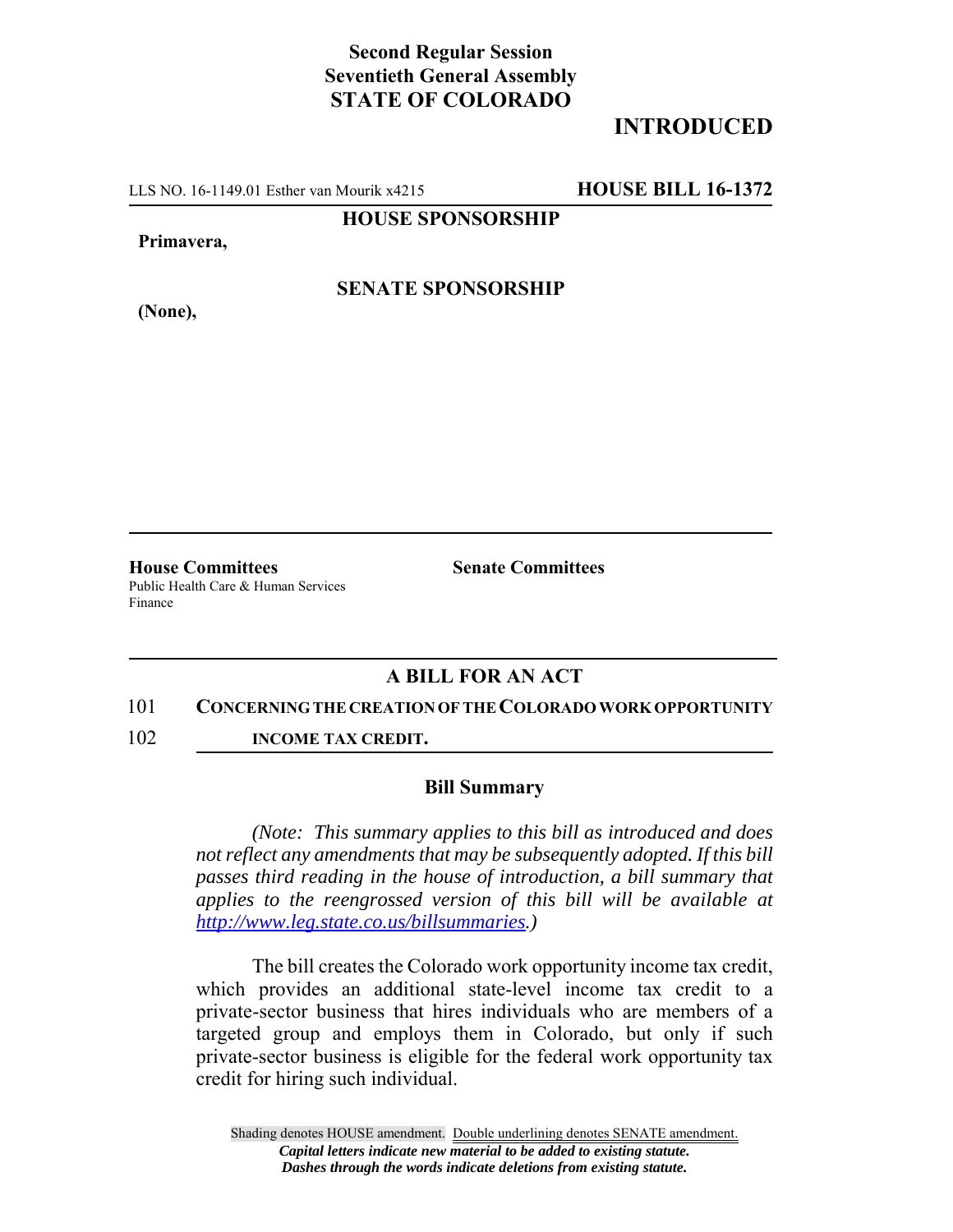The income tax credit is a one-time credit of a specified percentage of the individual's first-year wages, subject to a maximum amount, and subject to a minimum number of hours that the individual must work for the private-sector business. The credit amount is increased if the individual is a veteran.

There is an additional one-time income tax credit for private-sector businesses that hire individuals who are long-term family assistance recipients. That credit is a specified percentage of the individual's second-year wages, again subject to a maximum amount, and subject to a minimum number of hours that the individual must work for the private-sector business.

 *Be it enacted by the General Assembly of the State of Colorado:* **SECTION 1.** In Colorado Revised Statutes, **add** 39-22-538 as 3 follows: **39-22-538. Colorado work opportunity tax credit - legislative declaration - definitions - repeal.** (1) (a) THE GENERAL ASSEMBLY FINDS AND DECLARES THAT THERE EXISTS A FEDERAL WORK OPPORTUNITY TAX CREDIT FOR EMPLOYERS WHO EMPLOY INDIVIDUALS WHO ARE MEMBERS OF A TARGETED GROUP, INDIVIDUALS WHO ARE: (I) RECIPIENTS OF ASSISTANCE UNDER PART A OF TITLE IV OF THE FEDERAL "SOCIAL SECURITY ACT" (TANF); 11 (II) QUALIFIED VETERANS; **(III) QUALIFIED EX-FELONS;**  (IV) DESIGNATED COMMUNITY RESIDENTS; (V) VOCATIONAL REHABILITATION REFERRALS; (VI) QUALIFIED SUMMER YOUTH EMPLOYEES; (VII) QUALIFIED SUPPLEMENTAL NUTRITION ASSISTANCE PROGRAM (SNAP) BENEFITS RECIPIENTS; (VIII) QUALIFIED SSI RECIPIENTS; (IX) LONG-TERM FAMILY ASSISTANCE RECIPIENTS; OR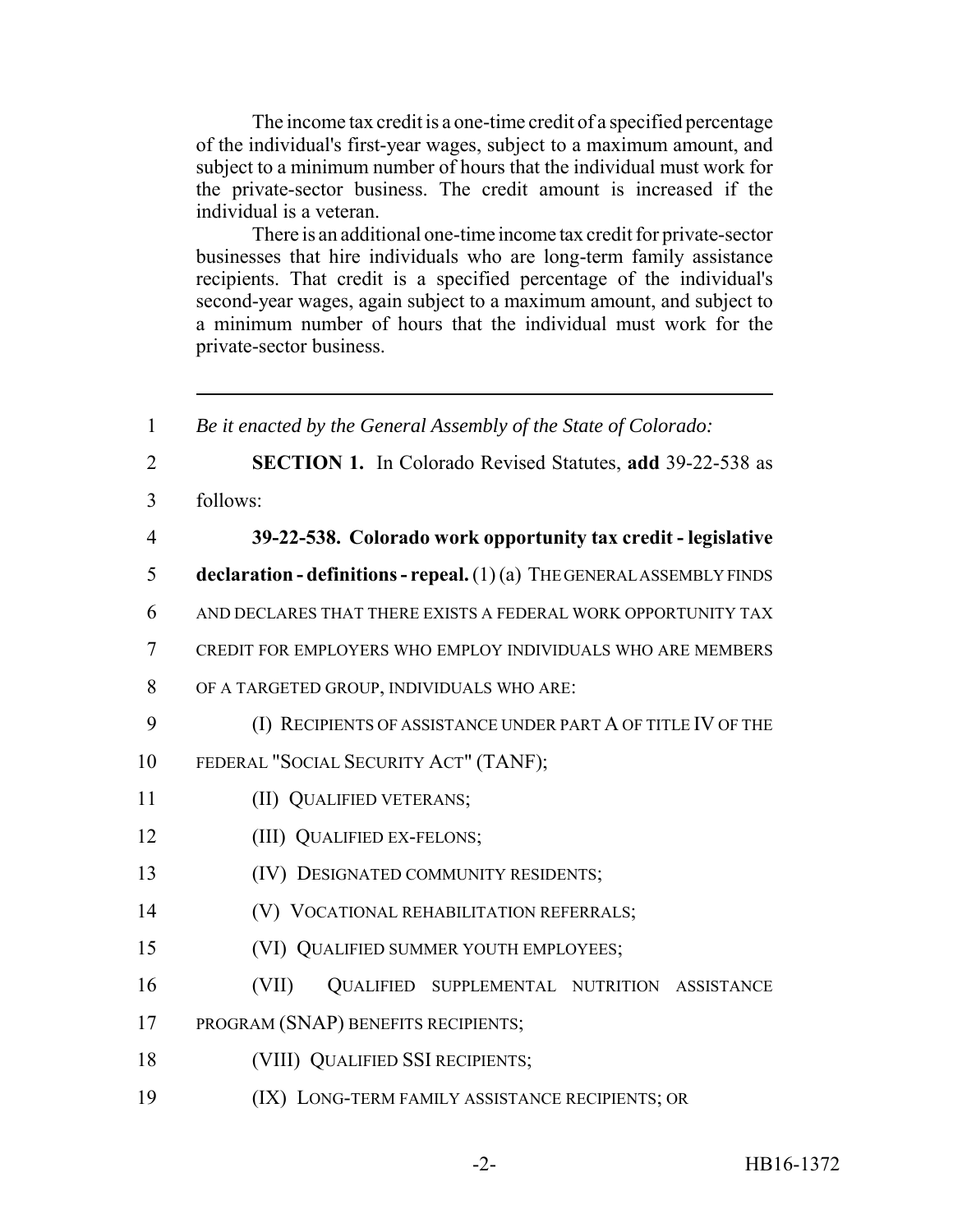(X) QUALIFIED LONG-TERM UNEMPLOYMENT RECIPIENTS.

2 (b) THE GENERAL ASSEMBLY FURTHER FINDS THAT SUCH INDIVIDUALS ALL HAVE ONE THING IN COMMON:THEY ALL RECEIVE PUBLIC ASSISTANCE OF SOME SORT. THE STATE ALSO CONTRIBUTES MONEY TO THESE FEDERAL PUBLIC ASSISTANCE PROGRAMS. THE FEDERAL WORK OPPORTUNITY TAX CREDIT ENCOURAGES PRIVATE-SECTOR BUSINESSES BY PROVIDING SUCH BUSINESSES WITH AN INCOME TAX CREDIT TO HIRE SUCH INDIVIDUALS AS EMPLOYEES.

 (c) THE GENERAL ASSEMBLY FURTHER FINDS THAT WHEN SUCH EMPLOYEES ARE HIRED AND THUS MOVE OUT OF UNEMPLOYMENT, THE FEDERAL GOVERNMENT AND THE STATE SEE SAVINGS IN THE COST OF THESE PUBLIC ASSISTANCE PROGRAMS BECAUSE THERE ARE FEWER INDIVIDUALS IN NEED. IN SOME ESTIMATES, THE SAVINGS TO COLORADO ARE IN THE NEIGHBORHOOD OF SEVENTY-NINE MILLION DOLLARS JUST AS A RESULT OF THE FEDERAL WORK OPPORTUNITY TAX CREDIT. SUCH SAVINGS TO THE STATE WOULD INCREASE IF THE INCENTIVE TO THE PRIVATE-SECTOR BUSINESS IS EVEN GREATER BECAUSE THE STATE OFFERS 18 ITS OWN WORK OPPORTUNITY TAX CREDIT.

 (d) THE GENERAL ASSEMBLY DECLARES THAT THE PURPOSE OF THE TAX EXPENDITURE IN THIS SECTION IS TO INCREASE THE STATE'S ECONOMIC GROWTH AND PRODUCTIVITY BY ENCOURAGING PRIVATE-SECTOR BUSINESSES TO HIRE EMPLOYEES FROM SPECIFIC GROUPS IN ORDER TO HELP THOSE TARGETED EMPLOYEES MOVE FROM ECONOMIC DEPENDENCY TO SELF-SUFFICIENCY WHILE EARNING A STEADY INCOME, BECOMING CONTRIBUTING TAXPAYERS, AND GAINING ON-THE-JOB EXPERIENCE.

26 (2) AS USED IN THIS SECTION, UNLESS THE CONTEXT OTHERWISE REQUIRES: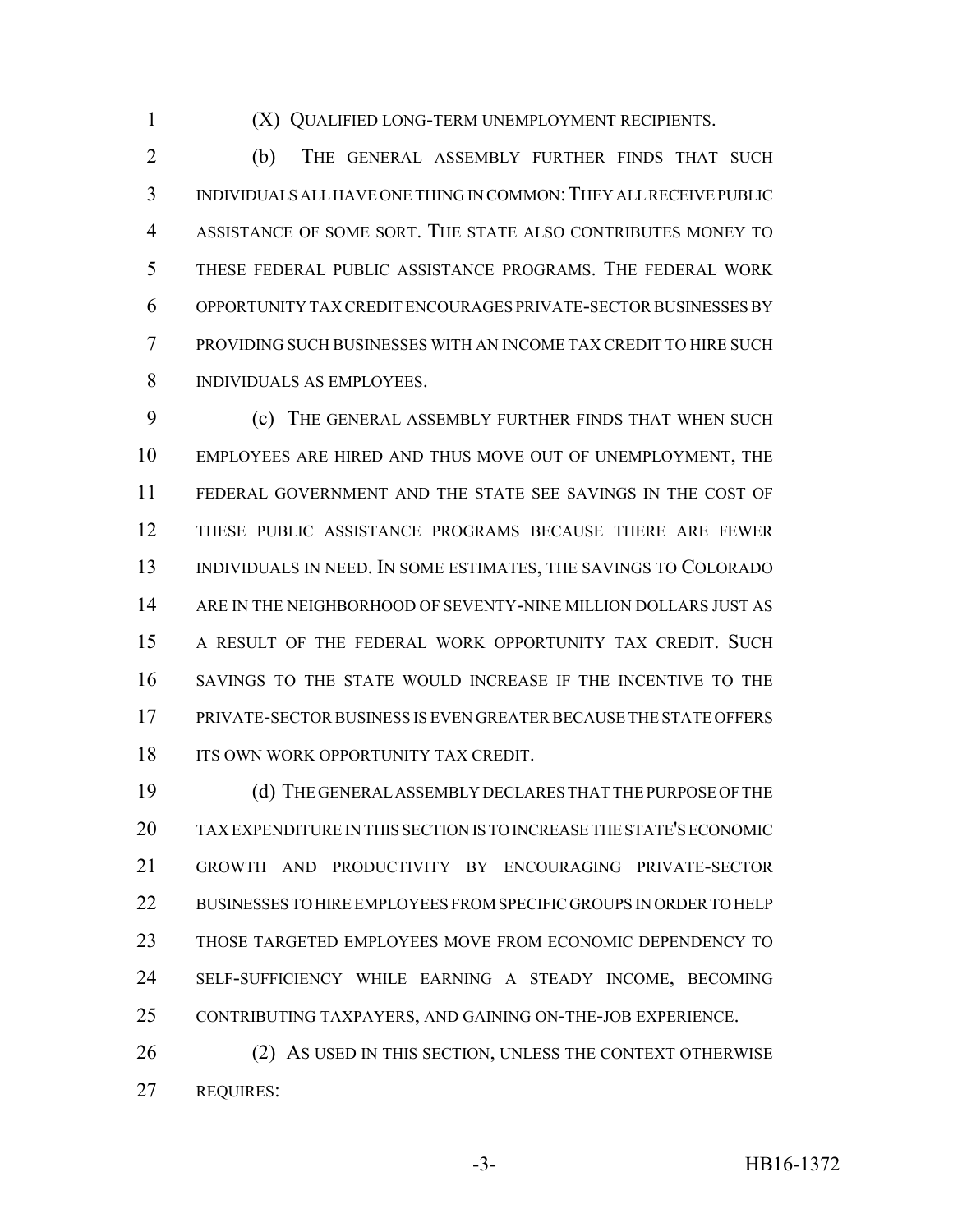(a) "DESIGNATED LOCAL AGENCY" MEANS THE COLORADO WORK OPPORTUNITY TAX CREDIT COORDINATOR IN THE COLORADO DEPARTMENT OF LABOR AND EMPLOYMENT.

 (b) "LONG-TERM FAMILY ASSISTANCE RECIPIENT" HAS THE SAME 5 MEANING AS SET FORTH IN SECTION 51 (d) (10) OF THE INTERNAL REVENUE CODE, AS AMENDED.

 (c) "MEMBER OF A TARGETED GROUP" HAS THE SAME MEANING AS SET FORTH IN SECTION 51 (d) OF THE INTERNAL REVENUE CODE, AS 9 AMENDED, AND IS SUBJECT TO THE LIMITATIONS SET FORTH IN SECTION 51 (i) OF THE INTERNAL REVENUE CODE, AS AMENDED.

 (d) "QUALIFIED FIRST-YEAR WAGES" HAS THE SAME MEANING AS 12 SET FORTH IN SECTION 51 (b) (2) OF THE INTERNAL REVENUE CODE, AS AMENDED.

 (e) "QUALIFIED SECOND-YEAR WAGES" HAS THE SAME MEANING AS 15 SET FORTH IN SECTION 51 (e) OF THE INTERNAL REVENUE CODE, AS AMENDED.

 (3) (a) (I) FOR ANY INCOME TAX YEAR COMMENCING ON OR AFTER JANUARY 1, 2017, BUT PRIOR TO JANUARY 1, 2020, THERE IS ALLOWED TO A TAXPAYER A ONE-TIME CREDIT AGAINST THE TAX IMPOSED BY THIS ARTICLE IN AN AMOUNT SET FORTH IN SUBPARAGRAPH (II) OF THIS PARAGRAPH (a) FOR EACH INDIVIDUAL WHO IS A MEMBER OF A TARGETED GROUP THAT THE TAXPAYER EMPLOYS IN THE STATE AND FOR WHICH INDIVIDUAL THE TAXPAYER IS ELIGIBLE TO CLAIM THE FEDERAL WORK OPPORTUNITY TAX CREDIT ALLOWED IN SECTIONS 38 AND 51 OF THE INTERNAL REVENUE CODE, AS AMENDED, FOR THE TAX YEAR FOR WHICH THE TAXPAYER IS CLAIMING THE INCOME TAX CREDIT ALLOWED IN THIS SECTION.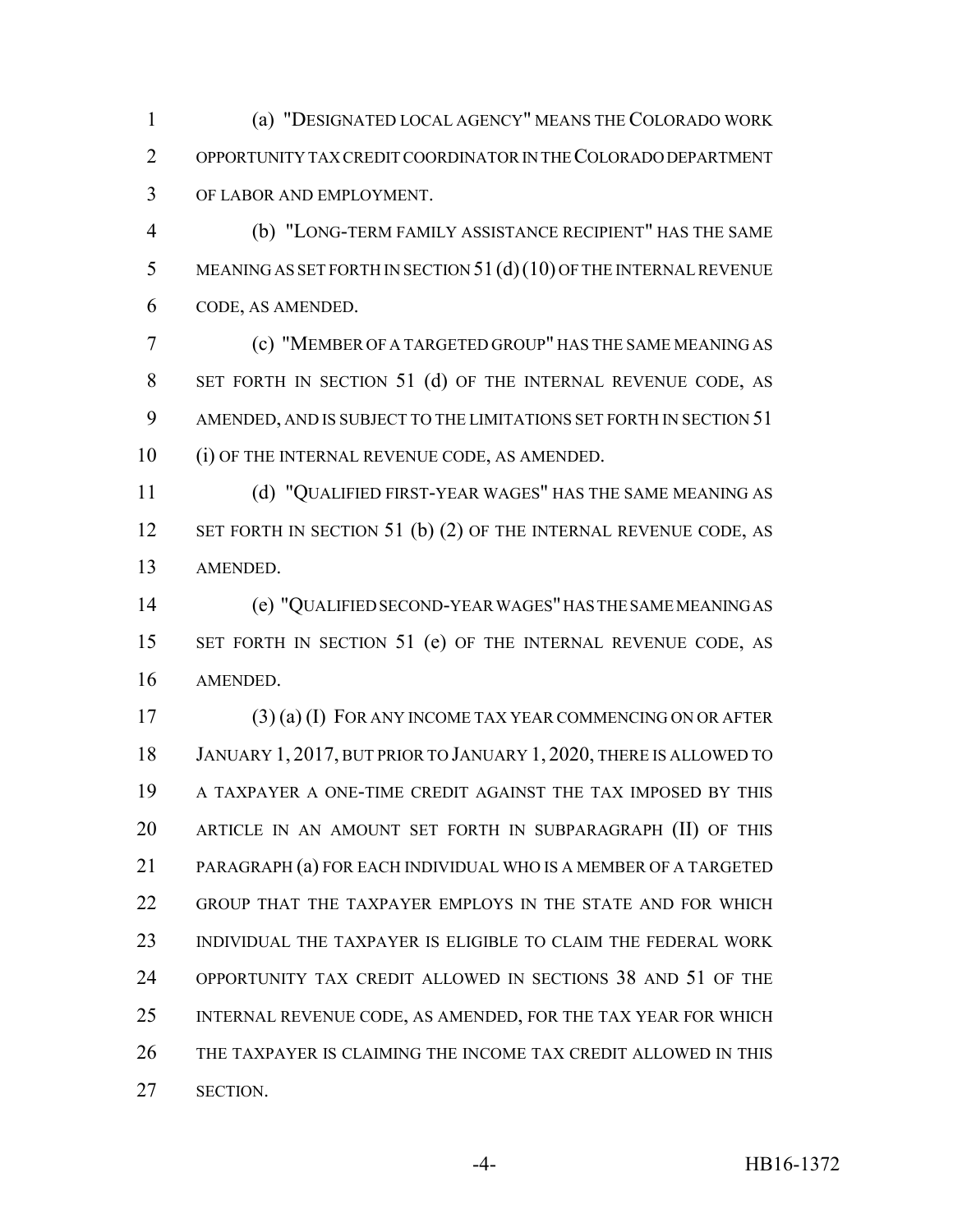(II) (A) EXCEPT AS PROVIDED IN SUB-SUBPARAGRAPH (B) OF THIS SUBPARAGRAPH (II), FOR AN INDIVIDUAL WHO IS A MEMBER OF A TARGETED GROUP WHO PERFORMS FOUR HUNDRED HOURS OF SERVICE OR MORE IN TRADE OR BUSINESS FOR THE TAXPAYER, THE AMOUNT OF THE CREDIT ALLOWED IN THIS SECTION EQUALS FORTY PERCENT OF THE INDIVIDUAL'S QUALIFIED FIRST-YEAR WAGES. EXCEPT AS PROVIDED IN SUB-SUBPARAGRAPH (B) OF THIS SUBPARAGRAPH (II), FOR AN INDIVIDUAL WHO IS A MEMBER OF A TARGETED GROUP WHO PERFORMS AT LEAST ONE HUNDRED TWENTY HOURS OF SERVICE, BUT FEWER THAN FOUR HUNDRED HOURS, IN TRADE OR BUSINESS FOR THE TAXPAYER, THE AMOUNT OF THE CREDIT ALLOWED IN THIS SECTION EQUALS TWENTY-FIVE PERCENT OF THE INDIVIDUAL'S QUALIFIED FIRST-YEAR WAGES. AN INDIVIDUAL WHO IS A MEMBER OF A TARGETED GROUP MUST PERFORM ONE HUNDRED TWENTY HOURS OF SERVICE OR MORE IN TRADE OR BUSINESS FOR THE TAXPAYER IN ORDER FOR THE TAXPAYER TO CLAIM THE CREDIT ALLOWED IN THIS SECTION.

 (B) THE AMOUNT OF THE QUALIFIED FIRST-YEAR WAGES THAT MAY BE TAKEN INTO ACCOUNT WITH RESPECT TO AN INDIVIDUAL WHO IS A MEMBER OF A TARGETED GROUP MAY NOT EXCEED FOUR THOUSAND FIVE HUNDRED DOLLARS PER YEAR; EXCEPT THAT, IF THE INDIVIDUAL WHO IS A MEMBER OF A TARGETED GROUP IS A VETERAN, THE AMOUNT OF THE 22 OUALIFIED FIRST-YEAR WAGES THAT MAY BE TAKEN INTO ACCOUNT MAY NOT EXCEED FOUR THOUSAND EIGHT HUNDRED DOLLARS PER YEAR.

 (b) (I) FOR ANY INCOME TAX YEAR COMMENCING ON OR AFTER JANUARY 1, 2017, BUT PRIOR TO JANUARY 1, 2020, THERE IS ALLOWED TO A TAXPAYER A ONE-TIME CREDIT AGAINST THE TAX IMPOSED BY THIS ARTICLE IN AN AMOUNT SET FORTH IN SUBPARAGRAPH (II) OF THIS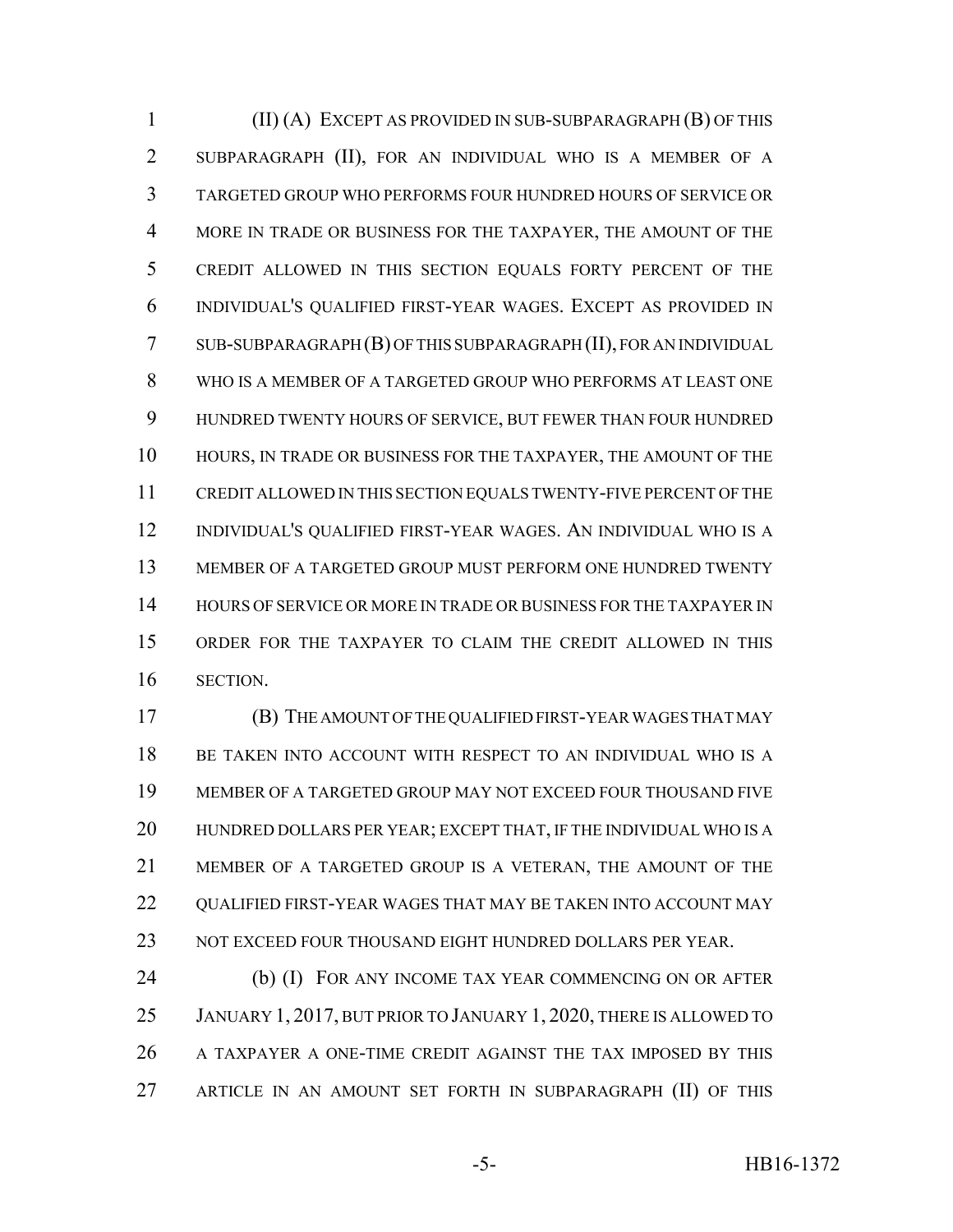PARAGRAPH (b) FOR EACH INDIVIDUAL WHO IS A LONG-TERM FAMILY ASSISTANCE RECIPIENT THAT THE TAXPAYER EMPLOYS IN THE STATE AND FOR WHICH INDIVIDUAL THE TAXPAYER IS ELIGIBLE TO CLAIM THE FEDERAL WORK OPPORTUNITY TAX CREDIT ALLOWED IN SECTIONS 38 AND 51 OF THE INTERNAL REVENUE CODE, AS AMENDED, FOR THE TAX YEAR FOR WHICH THE TAXPAYER IS CLAIMING THE INCOME TAX CREDIT ALLOWED IN THIS SECTION.

8 (II) (A) EXCEPT AS PROVIDED IN SUB-SUBPARAGRAPH (B) OF THIS SUBPARAGRAPH (II), FOR AN INDIVIDUAL WHO IS A LONG-TERM FAMILY ASSISTANCE RECIPIENT WHO PERFORMS FOUR HUNDRED HOURS OF SERVICE OR MORE IN TRADE OR BUSINESS FOR THE TAXPAYER, THE AMOUNT OF THE CREDIT ALLOWED IN THIS SECTION EQUALS FIFTY PERCENT OF THE INDIVIDUAL'S QUALIFIED SECOND-YEAR WAGES. EXCEPT AS PROVIDED IN SUB-SUBPARAGRAPH (B) OF THIS SUBPARAGRAPH (II), FOR AN INDIVIDUAL WHO IS A LONG-TERM FAMILY ASSISTANCE RECIPIENT WHO PERFORMS AT LEAST ONE HUNDRED TWENTY HOURS OF SERVICE IN TRADE OR BUSINESS FOR THE TAXPAYER, BUT FEWER THAN FOUR HUNDRED HOURS, THE AMOUNT OF THE CREDIT ALLOWED IN THIS SECTION EQUALS TWENTY-FIVE PERCENT OF THE INDIVIDUAL'S QUALIFIED SECOND-YEAR WAGES. AN INDIVIDUAL WHO IS A LONG-TERM FAMILY ASSISTANCE RECIPIENT MUST PERFORM ONE HUNDRED TWENTY HOURS OF SERVICE OR MORE IN TRADE OR BUSINESS FOR THE TAXPAYER IN ORDER FOR THE TAXPAYER TO CLAIM 23 THE CREDIT ALLOWED IN THIS SECTION.

 (B) THE AMOUNT OF THE QUALIFIED FIRST-YEAR WAGES PLUS THE AMOUNT OF THE QUALIFIED SECOND-YEAR WAGES THAT MAY BE TAKEN INTO ACCOUNT WITH RESPECT TO AN INDIVIDUAL WHO IS A LONG-TERM FAMILY ASSISTANCE RECIPIENT MAY NOT EXCEED TEN THOUSAND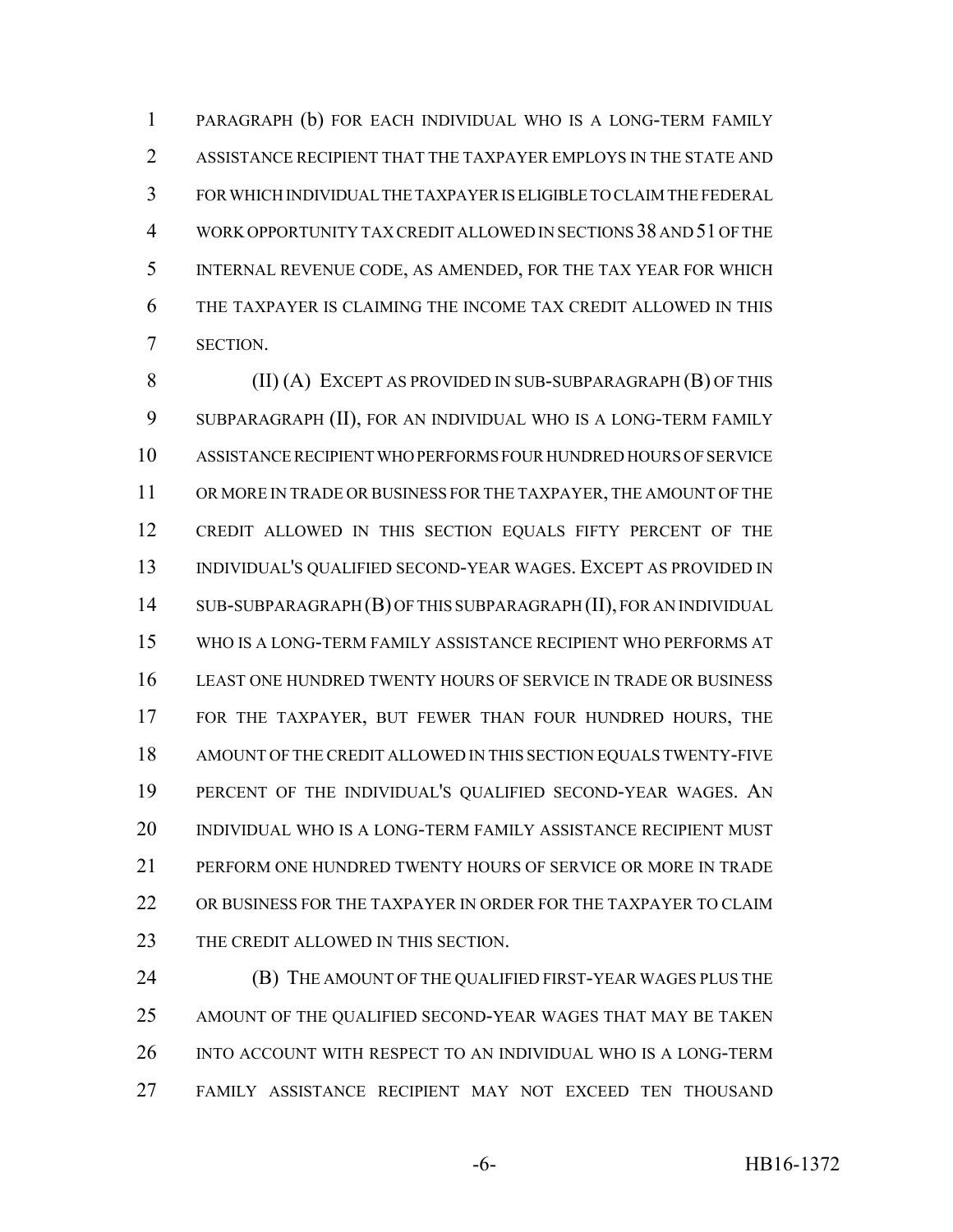DOLLARS PER YEAR.

 (c) IN ORDER TO CLAIM A CREDIT ALLOWED IN THIS SECTION, FOR EACH CREDIT THE TAXPAYER IS CLAIMING, THE TAXPAYER MUST PROVIDE THE DEPARTMENT OF REVENUE WITH A COPY, CERTIFIED BY THE DESIGNATED LOCAL AGENCY, OF EITHER THE PRE-SCREENING NOTICE OR THE CERTIFICATION THAT THE DESIGNATED LOCAL AGENCY HAS ISSUED TO THE TAXPAYER PURSUANT TO THE REQUIREMENTS SET FORTH IN SECTION 51 OF THE INTERNAL REVENUE CODE, AS AMENDED, INDICATING THAT THE INDIVIDUAL THE TAXPAYER SEEKS TO EMPLOY IS TO BE TREATED AS A MEMBER OF A TARGETED GROUP, THUS ENSURING THAT THE TAXPAYER IS ELIGIBLE TO CLAIM THE FEDERAL WORK OPPORTUNITY TAX CREDIT FOR 12 EMPLOYING SUCH INDIVIDUAL. IF THE TAXPAYER IS NOT ELIGIBLE FOR THE FEDERAL WORK OPPORTUNITY TAX CREDIT FOR EMPLOYING THE INDIVIDUAL WHO IS A MEMBER OF A TARGETED GROUP, THEN THE TAXPAYER IS NOT ELIGIBLE FOR THE COLORADO WORK OPPORTUNITY TAX CREDIT ALLOWED IN THIS SECTION.

 (4) IF THE CREDIT EXCEEDS THE AMOUNT OF INCOME TAX DUE ON THE INCOME OF THE TAXPAYER FOR THE TAX YEAR FOR WHICH THE CREDIT IS CLAIMED, THE AMOUNT OF THE TAX CREDIT NOT USED AS AN OFFSET AGAINST INCOME TAXES IN SUCH INCOME TAX YEAR MAY NOT BE ALLOWED AS A REFUND, BUT MAY BE CARRIED FORWARD AND APPLIED AGAINST THE INCOME TAX DUE IN EACH OF THE FIVE SUCCEEDING INCOME TAX YEARS, BUT MUST FIRST BE APPLIED AGAINST THE INCOME TAX DUE FOR THE EARLIEST OF THE INCOME TAX YEARS POSSIBLE.

 (5) THIS SECTION IS REPEALED, EFFECTIVE DECEMBER 31, 2024. **SECTION 2. Safety clause.** The general assembly hereby finds,